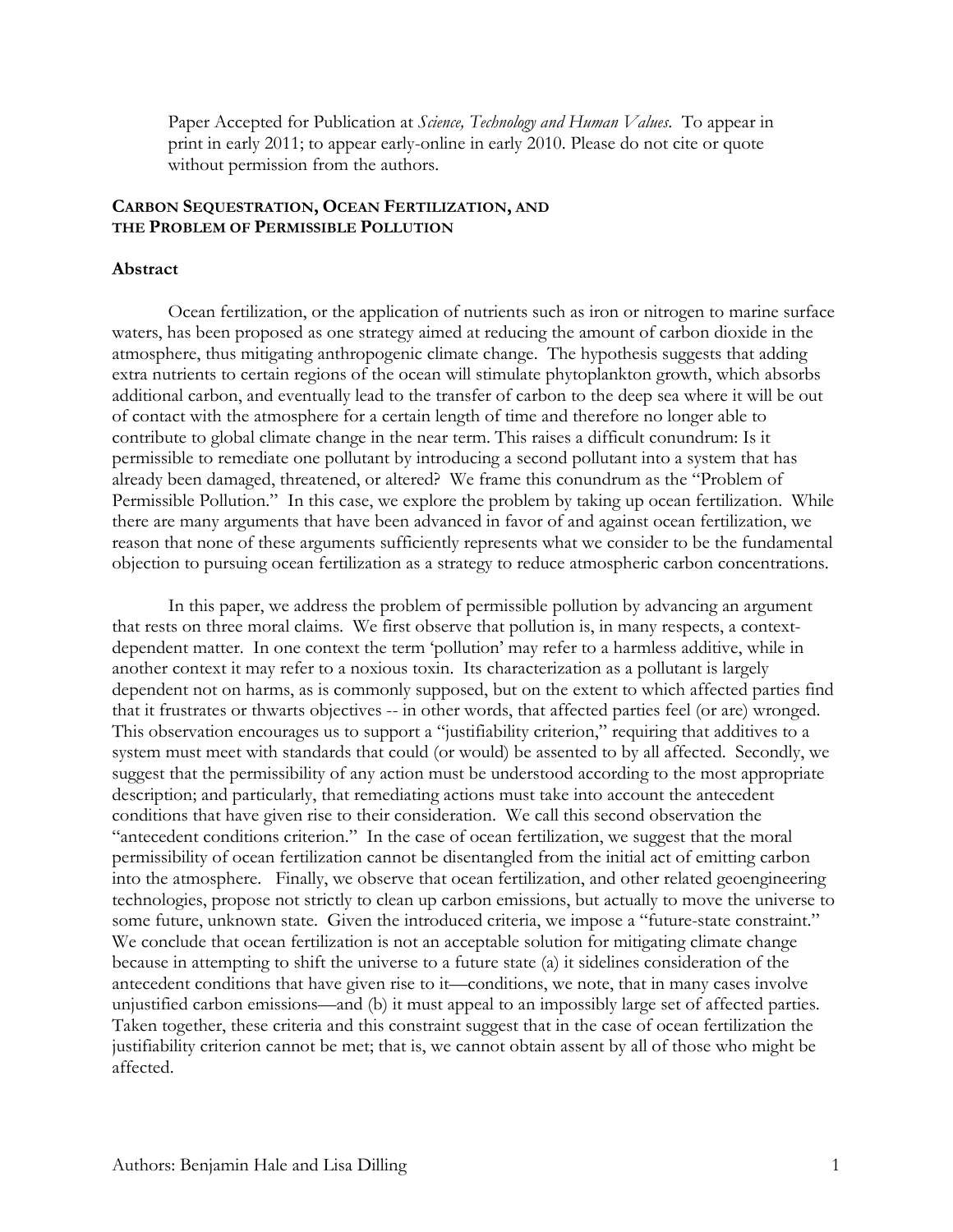# **CARBON SEQUESTRATION, OCEAN FERTILIZATION, AND THE PROBLEM OF PERMISSIBLE POLLUTION**

### **Introduction**

The Intergovernmental Panel on Climate Change's fourth assessment (hereafter IPCC AR4) establishes an unequivocal consensus within the scientific community that carbon dioxide in the atmosphere continues to rise as a result of fossil fuel combustion and the clearing of forests (IPCC 2007a). The report forecasts changes in the earth's climate, with significant impacts on species and agriculture (IPCC 2007). It summarizes the results of models that indicate larger climate impacts as carbon dioxide continues to increase. To maintain the atmosphere at carbon dioxide concentrations within 100 parts per million (ppm) of current levels—concentrations that will still have serious effects—it is estimated that emissions of carbon dioxide will ultimately have to be reduced anywhere from 80 to 100% (Matthews and Caldeira 2008). For a sense of scale, consider that the national goals under the Kyoto Protocol are closer to 5 or 8% and many nations are not on track as of 2008 to reach even these, more modest, goals (Kerr 2007).

Scientists and policy analysts have argued that a variety of options are necessary to accomplish the necessary reductions, and that no single strategy is likely able to accomplish what is needed (Pacala and Socolow 2004). The strategies put forward have included switching to lesscarbon intensive fuels and non-carbon based energy sources; conserving energy; sequestering carbon dioxide in plant and soil biomass, geologic reservoirs, and the ocean; extracting carbon dioxide from ambient air through chemical means; and geoengineering the atmosphere or earth system to mitigate the radiative effects directly. These options can be grouped into two main categories: those that address energy production and consumption (switching fuel types, energy sources, conservation and use of energy), and those that address carbon dioxide or climate impacts directly (sequestration, air capture, geoengineering). All of the options have serious advocates, and most of the options are being tested, being deployed, or both.

In this paper, we address proposals that seek to reduce atmospheric carbon concentrations by fertilizing the ocean with iron in order to encourage a phytoplankton bloom. As geoengineering proposals have gained a foothold in the public discussion, debate on this proposal has become more prominent. Though initially ocean fertilization may appear to be an extreme solution, one of the central arguments in favor of ocean fertilization is that it is not extreme, that it merely accelerates a natural process. Proponents claim that much of the excess carbon dioxide added to the atmosphere will eventually end up in the ocean of its own accord, as the ocean and atmosphere reach a new equilibrium state (Caldeira and Wickett 2005, Mueller, et al. 2004). Since the ocean is an enormous common resource covering over 70% of the earth's surface—surface that is independent of any single nation's jurisdiction, except for 200 miles of offshore coastlines (Exclusive Economic Zones –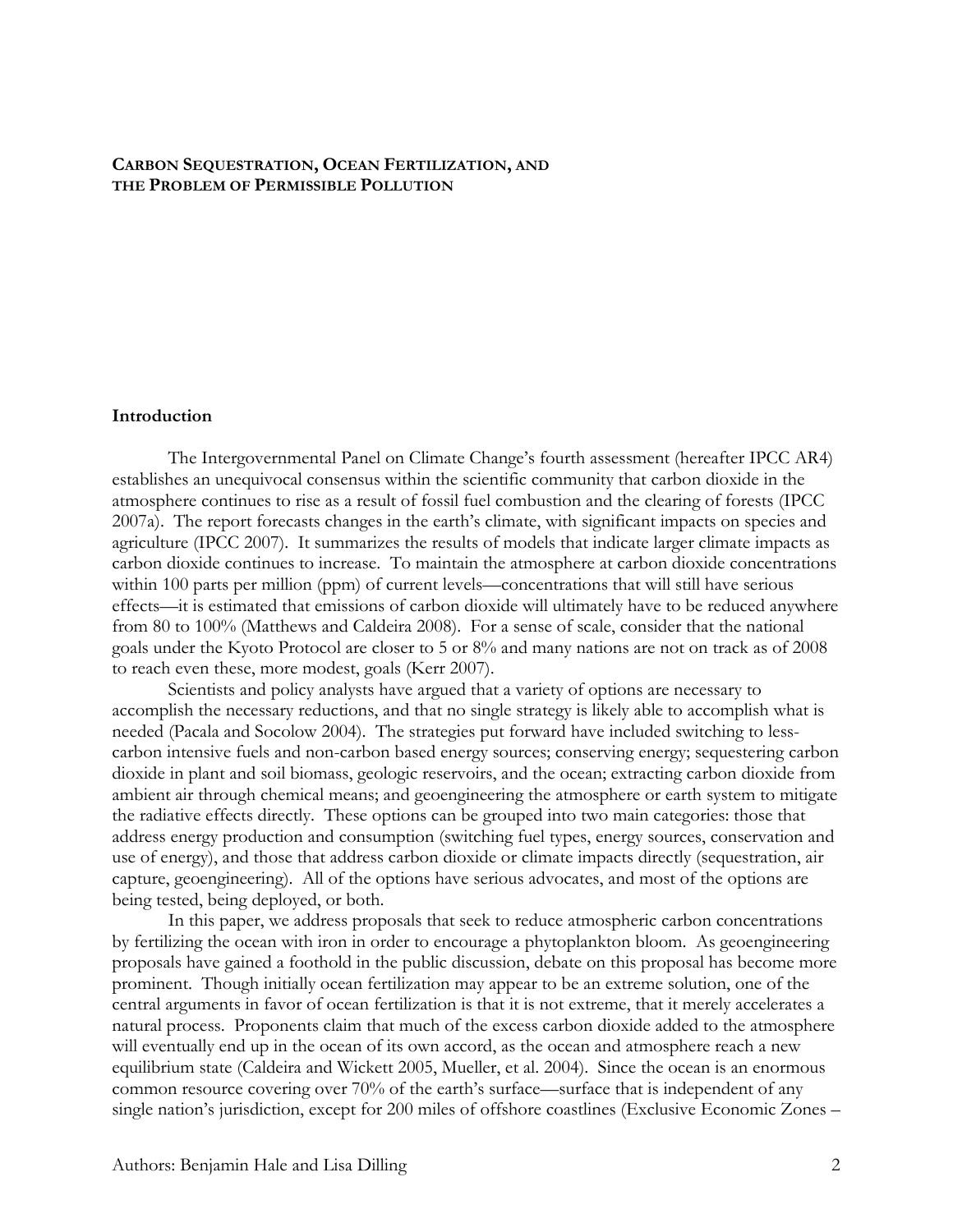EEZs)—it would be a prime place to resolve this global problem without trespassing on political boundaries. Moreover, proponents argue that we need to maintain the potential that ocean fertilization offers. Climate change is an enormous challenge, requiring "every available tool in our tool box." By fertilizing the oceans now, we would be in some sense "buying time" to bring other solutions on line in the next few decades that may more permanently address rising carbon dioxide concentrations.

Over a decade of research into ocean fertilization has demonstrated that there is significant uncertainty about the feasibility of this proposal (Buessler, et al. 2008). Multiple field experiments have confirmed that adding iron to regions of the ocean high in other nutrients (but low in iron) have produced a burst of phytoplankton growth in the local experimental region and have drawn carbon into the ocean, at least over the course of observations in the experimental time frame, although the longer term fate of this carbon remains uncertain (Boyd, et al. 2007). Some have spoken out against large-scale ocean fertilization as an acceptable strategy for mitigating climate change, citing concerns about potential negative impacts to oceanic food webs and the inability to control impacts in a fluid medium (Chisholm 2001, Chisholm and Morel 1991, Schiermeier 2003). Nonetheless, small entrepreneurs and other entities have pursued the right to fertilize the ocean, suggesting that such efforts would not only have positive benefits for climate, but would augment natural nutrient processes and also provide additional food in the way of fish stocks for impoverished coastal regions (Preuss 2001).

In policy circles, ocean fertilization has gained attention at the highest levels of international negotiation. Reflecting the commonly-held value that we should not use the ocean as a dumping ground for our waste, the internationally-respected London Convention and London Protocol treaties regulate dumping of many substances by vessels in international and local waters. While acknowledging that jurisdiction of actions falls under individual nation states, the London Convention issued a statement that large scale ocean fertilization operations are currently "not justified" and endorsed a statement of concern by scientific advisory groups to the Convention about their efficacy and potential harm to the environment (IMO 2007, IMO 2007). Similarly, the Convention on Biological Diversity has urged parties to the Convention to not pursue large-scale ocean fertilization activities until scientific uncertainties have been resolved and risks assessed (Djoghlaf 2009). In sum, these institutions have stated that large-scale ocean fertilization should not conducted, nor should it be acceptable as a means of generating offset credits for mitigating climate change at this time, but that does not preclude its being revisited at some point in the future should scientific uncertainties be resolved.

The public as a whole remains largely unaware of ocean fertilization as an idea, although in 2009 intense opposition from a group of environmental non-governmental organizations nearly caused the cancellation of a German-Indian iron fertilization experiment, LOHAFEX (Schiermeier 2009, Schiermeier 2009). In the end, the experiment was permitted to take place, over the objections of the German Federal Ministry for the Environment, Nature Conservation and Nuclear Safety (2009). Deep ocean injection, a different type of carbon sequestration, has been vigorously opposed where it has been proposed, for example in Hawaii and Norway in 2002 (Scott 2005). To date no regulatory policy has recognized ocean fertilization as a mechanism for gaining carbon credits.

# **Jamieson's Four Criteria**

In 1996 Dale Jamieson forged a path in the climate change arena by addressing the moral dimensions of intentional geoengineering projects like ocean fertilization (Jamieson 1996). Jamieson is mostly pessimistic about the prospect of geoengineering projects—and by this he considers not only ocean fertilization, but also a range of other projects, including reforestation, space reflectors,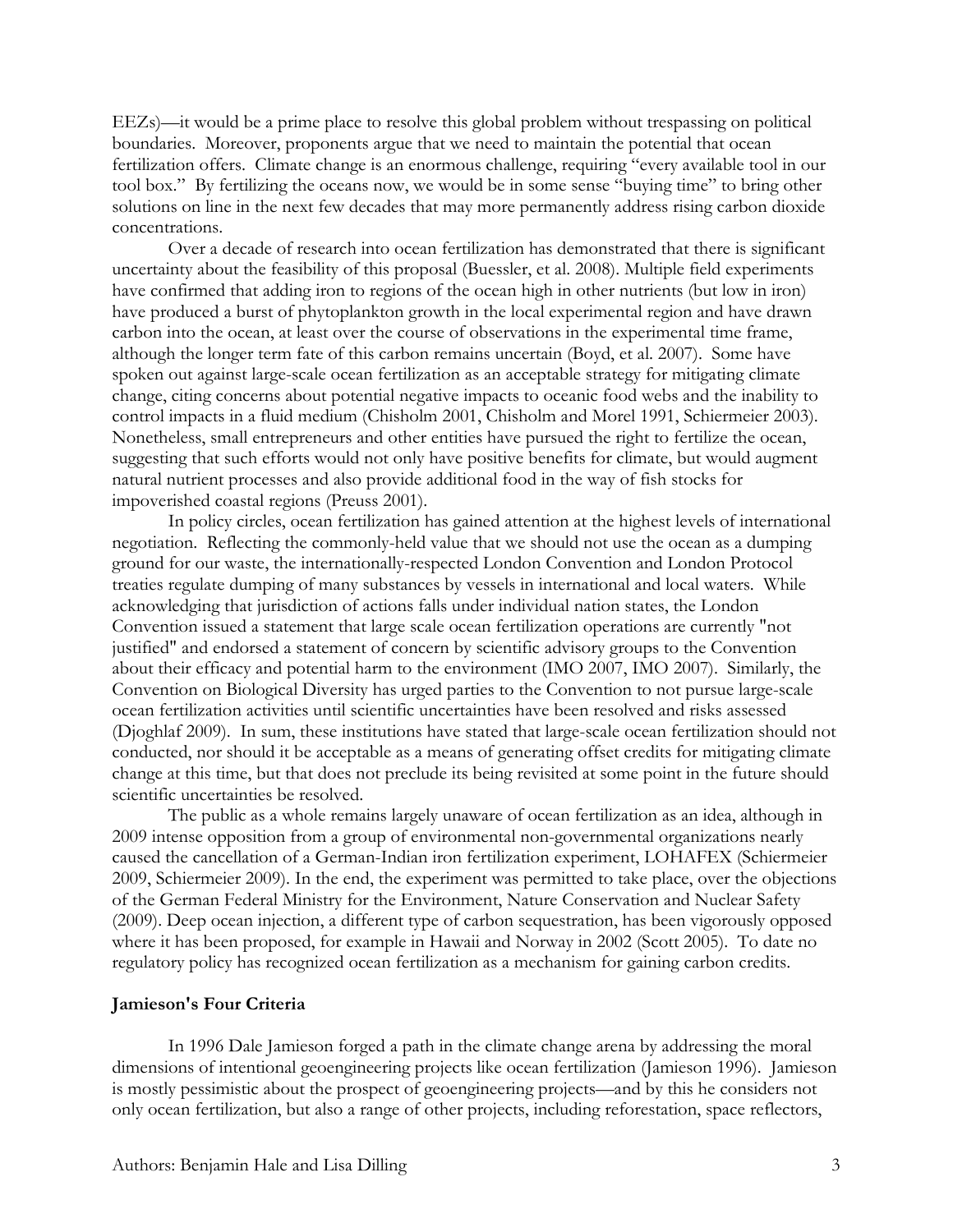and so on—though he acknowledges that there are some circumstances in which intentional geoengineering would be permissible. He cautions that in order for this to be so, the following conditions must be met: "(1) the project is technically feasible; (2) its consequences can be predicted reliably; (3) it would produce states that are socio-economically preferable to the alternatives; (4) implementing the project would not seriously and systematically violate any important, well-founded ethical principles or considerations" (Jamieson 1996, 326).

In the case of ocean fertilization, we certainly have reason to doubt that criteria 1-3 are being met. In what follows, we first review these three criteria, but ultimately find our strongest argument for rejection of ocean fertilization in Jamieson's fourth criterion. The first criterion, that the project is technically feasible, would require in this case that carbon could be reliably sequestered deep in the ocean and kept away from the atmosphere. This is perhaps the most common objection to ocean fertilization—that it is an unproven technology. In order for ocean fertilization to result in carbon storage over a long period, the carbon that is newly stored in phytoplankton must be exported to the deep ocean. In the thirteen or so experiments which have been conducted to date in the ocean, none have conclusively shown significant carbon export, nor have they been able to track parcels for long periods (AWI 2009, Boyd, et al. 2007). In part due to the nature of experimentation in the open sea—experiments can only be deployed for so long, a month or two at the most—it is difficult to demonstrate the long-term fate of stimulated phytoplankton growth. But this is not the only issue. The ocean is a highly structured, dynamic, and fluid medium. Water moves about in fairly discrete parcels, with unique density signatures. Particles resulting from the addition of iron to the surface of the ocean at a particular geo-referenced location will not likely fall to the sea floor directly below. And so, it has been difficult to verify the extent of particulate (and therefore carbon) export to the deep sea.

There are, of course, possible improvements in techniques, and other means of organizing experiments such that they are better able to discern and quantify the amount of carbon export. Scientists, corporations, and policy institutions (such as the London Convention) alike have continued to call for more research to better characterize some of the unknowns (Buessler, et al. 2008). It is possible to envision a future scenario where ocean fertilization might indeed prove viable and where uncertainties could be reduced or better quantified. We cannot, therefore, rule out ocean fertilization on this basis alone.

We turn then to Jamieson's second and third criteria: the need for reliable predictions of consequences and an outcome of a preferred socio-economic state. A second major argument against pursuing ocean fertilization as a strategy is that in altering natural conditions in the surface ocean, we will produce unknown and potentially deleterious effects on marine life and the ocean food web (Chisholm 2001). There are fundamental concerns about the ecology of the ocean for its own sake, but also concerns about how these changes might affect species that humans depend on for food. While some have argued that these changes will be beneficial for humans (producing more consumable protein, i.e. fish stocks), others have strenuously argued that we cannot know that these changes will be positive, and in fact, that it is likely that they may be negative (Preuss 2001). A separate but related argument is that we are not able to control the results of activities that we might pursue in the ocean, since the ocean is a fluid medium that cannot be contained and that moves on timescales of up to thousands of years. Both of these arguments resemble variants of the precautionary principle—that one should be cautious about entering into activities where an outcome is highly uncertain, harmful and/or uncontrollable (Foster, et al. 2000). On the other hand, one could easily also argue that the impact of climate change on food webs, ecosystems, and humans is equally uncertain, harmful, and/or uncontrollable; that its effects will be much wider-ranging than that which might occur with ocean fertilization. Thus, the argument goes, mitigating climate impacts should outweigh any negative impacts of ocean fertilization.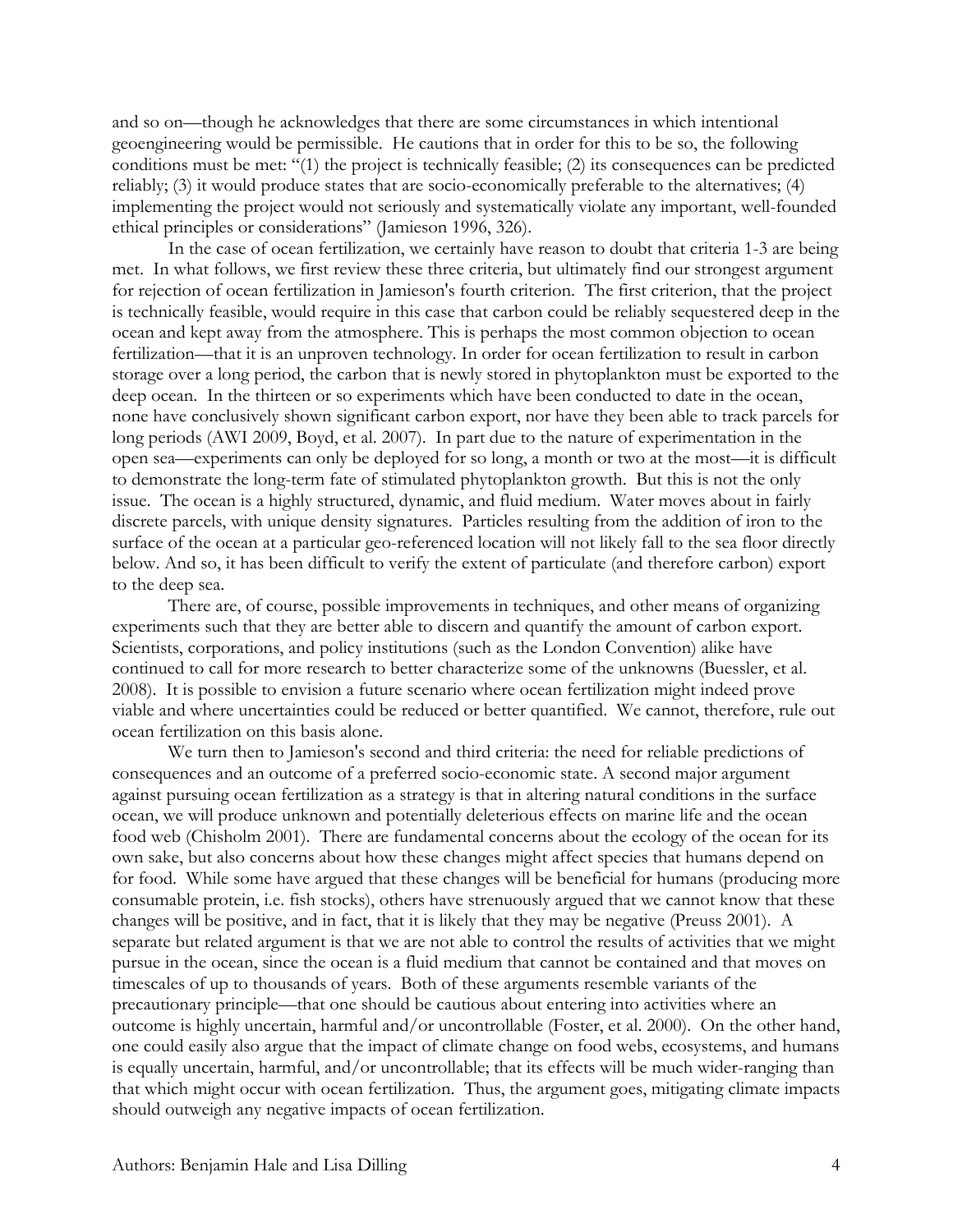Just as innovations in research methods may allow scientists to meet the standards of Jamieson's first criterion, it is possible to imagine a situation where the second and third criteria might be met as well. One can foresee a situation in which uncertainties over outcomes are resolved and a fertilization protocol is devised that would be, if not controllable, at least capable of being monitored. While this is not the situation at the moment, it is not out of the realm of possibility, and certainly some scientists calling for more research can imagine a future where such a method would be viable (Kintisch 2007). We therefore cannot reject ocean fertilization based on Jamieson's second and third constraints either.

It is therefore against Jamieson's fourth caveat that we shall ply our argument, leading us to a position that is considerably more restrictive of geoengineering<sup>1</sup>, and thus considerably more pessimistic, than Jamieson's. We seek to demonstrate that remediation-oriented geoengineering projects do violate important and well-founded ethical principles, and that this condition alone takes precedence over the other three. We believe that even if the project can be shown to be demonstrable and predictable to a reasonable degree of scientific certainty, and even if it would produce states that are socio-economically preferable, these criteria may be jointly necessary, though they alone are not jointly sufficient, to permit such a geoengineering project. The permissibility of remediation-oriented geoengineering cases can be determined not by appeal to preferable alternatives, but only by the extent to which (a) they are evaluated in the context of actions that have given rise to their consideration, (b) they are (or could be) assented to by all affected parties and (c) they aspire to return the world to its pre-polluted state.

We argue below that remediation-oriented ocean fertilization is impermissible by virtue of its scope and scale, because of the extent to which it is (a) caught up in the antecedent and continuing actions of distributed actors and (b) virtually impossible to arrive at a mutually respectful outcome. In addition, we observe that (c) conducting ocean fertilization moves the world to an unknown "third state," which, we argue, distinguishes ocean fertilization from other "true" remediation technologies.

### **The Problem of Permissible Pollution**

Essentially, we ask in this paper whether it is ethically permissible to alter the marine environment through ocean fertilization in order to remediate the atmosphere of carbon pollution. If so, we wonder how it could be permissible to introduce remediating agents in some cases of pollution, such as oil spills, but not in the case of carbon dioxide pollution added to the atmosphere. If not, we wonder what accounts for the difference. We call this the *Problem of Permissible Pollution*.

We acknowledge that there are many circumstances in which it *is* permissible to alter one's environment, such as conducting remediation projects after oil spills or after large-scale mining activities. We claim, however that many engineering projects are permissible not because they bring about better or more desirable states of the world, but rather because the state of the world that is brought about can be assented to by other possible affected parties, because the reasons (for the sake of which the acts are done) are justifiable.

Here are some engineering projects that we think most people, *ceteris paribus*, generally find permissible: (a) constructing a hospital, (b) pruning a median strip, (c) planting flowers and trees on the side of the road, (d) cultivating a crop. Also consider some engineering projects that might be

 <sup>1</sup> For the sake of this paper, we put aside the question of other geoengineering projects like the installation of enormous space reflectors, or injection of stratospheric aerosols. We think these are sufficiently different in nature to warrant separate treatment, though we intend to raise concerns about the moral permissibility of these sorts of projects in future papers.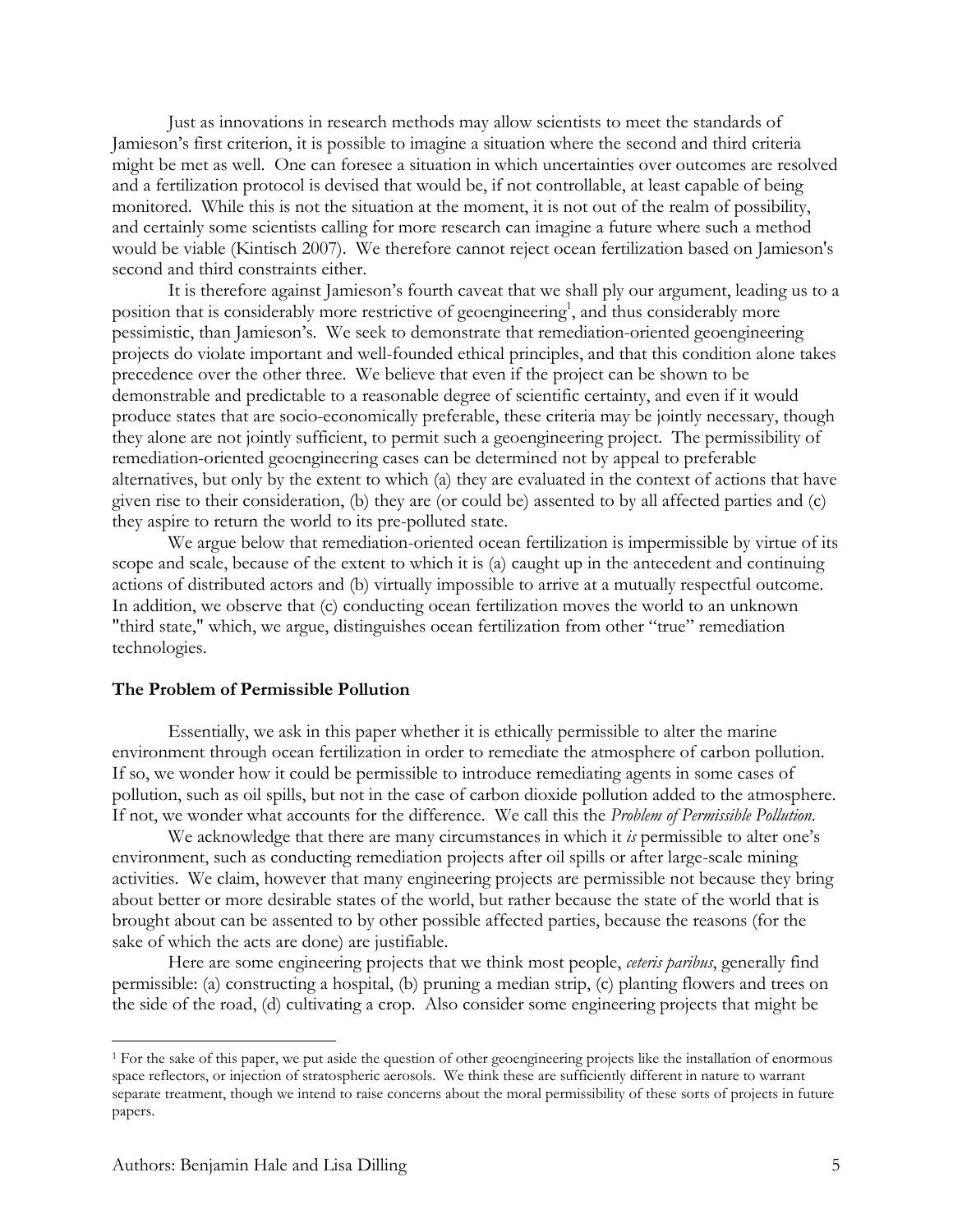understood as more problematic but nevertheless permissible: (a) mining operations, (b) logging operations, (c) hydroelectric dam construction (d) bottom trawling for fish, (e) dredging silt to prevent beach erosion, and so on. The extent to which these latter projects are permissible is open for dispute, though we believe that the dispute turns on a general assumption: these projects are established as permissible, impermissible, or indeed controversial by the extent to which they impact sovereign actors and agents, by the extent to which they are respectful of others.<sup>2</sup>

A key feature of these typical engineering projects is that they are discrete and localizable to single locations, as well as to identifiable actors. For example, remediation for an oil spill occurs after a discrete oil spill has occurred and presumably ended, in a specific region of the ocean and coastline. The discrete nature of the event allows for evaluation of the harm, the wrong, the responsibility, and the appropriate remediating action. The initial act of pollution, namely the oil spill itself, has ceased. Remediation is called for and negotiated through the actions of specific actors—in most cases, the responsible and affected parties—who can be readily identified because of the localizable project. These types of remediation projects are acceptable because the initial wrong, that of the polluting act, while not erased, has at least been considered, adjudicated and acknowledged.

Ocean fertilization is therefore different from these examples in three important respects. Carbon emissions are an ongoing source of pollution, rather than a discrete, completed act. Second, the actors who are responsible for the initial act of pollution and those that would be affected by the remediation technology are essentially acting globally, although in a distributed and uncoordinated fashion. Thirdly, because the ocean and atmosphere are fluid media, the implementation of ocean fertilization will essentially have global impact by both intention (to remediate the atmosphere) and non-intention (ocean impacts will not be confined to any one discrete location).

## **Overview of Moral Argument**

Our argument turns on three basic moral claims. Any of these claims in isolation may not be sufficient to disallow ocean fertilization, but taken together, they compel the conclusion that ocean fertilization is not permissible. The first claim is that the antecedent condition, that is, the identification of carbon dioxide as a polluting substance to the atmosphere, cannot be disentangled from the decision to counteract its presence in the atmosphere by fertilizing the ocean with iron. In other words, we would not be contemplating the idea of ocean fertilization were it not for the problem of carbon dioxide being released into the air by human activities. For this paper, we stipulate that what is wrong with individual-level pollution is that it is disrespectful of others. Given that the release of carbon dioxide has been identified as a wrong action, simply conducting a *post facto* remediating action to repair damages does not alone authorize or permit the action (Hale and Grundy 2009). The second claim rests on notions of justification and obtaining assent from affected parties for the remediating action (Habermas 1991). In order to evaluate whether it is possible to reach a mutually respectful outcome, we must be able to identify a position that "any reasonable person would (or could) accept as permissible" (Habermas 1991, 66).<sup>3</sup> If assent cannot be obtained,

 <sup>2</sup> For the sake of this argument, we leave aside questions of nature's moral status and moral considerability, as well as questions of nature's intrinsic, inherent, instrumental, derivative, relational, objective, or relative value. The argument should stand on almost any account of nature's value, worth, or status. The community of competent, adult human beings is sufficiently expansive and diverse to accommodate a range of agent-relative reasons that provide counterpressure to the legitimacy of geoengineering projects.

 $3$  Our argument here is perhaps best understood as broadly Habermasian, aimed to understand justified actions in terms of whether they would or could survive wide deliberative scrutiny. As such, this pragmatic position on justification invariably presents a sticking point, most often when such statements are read as offering not justificatory criteria, but as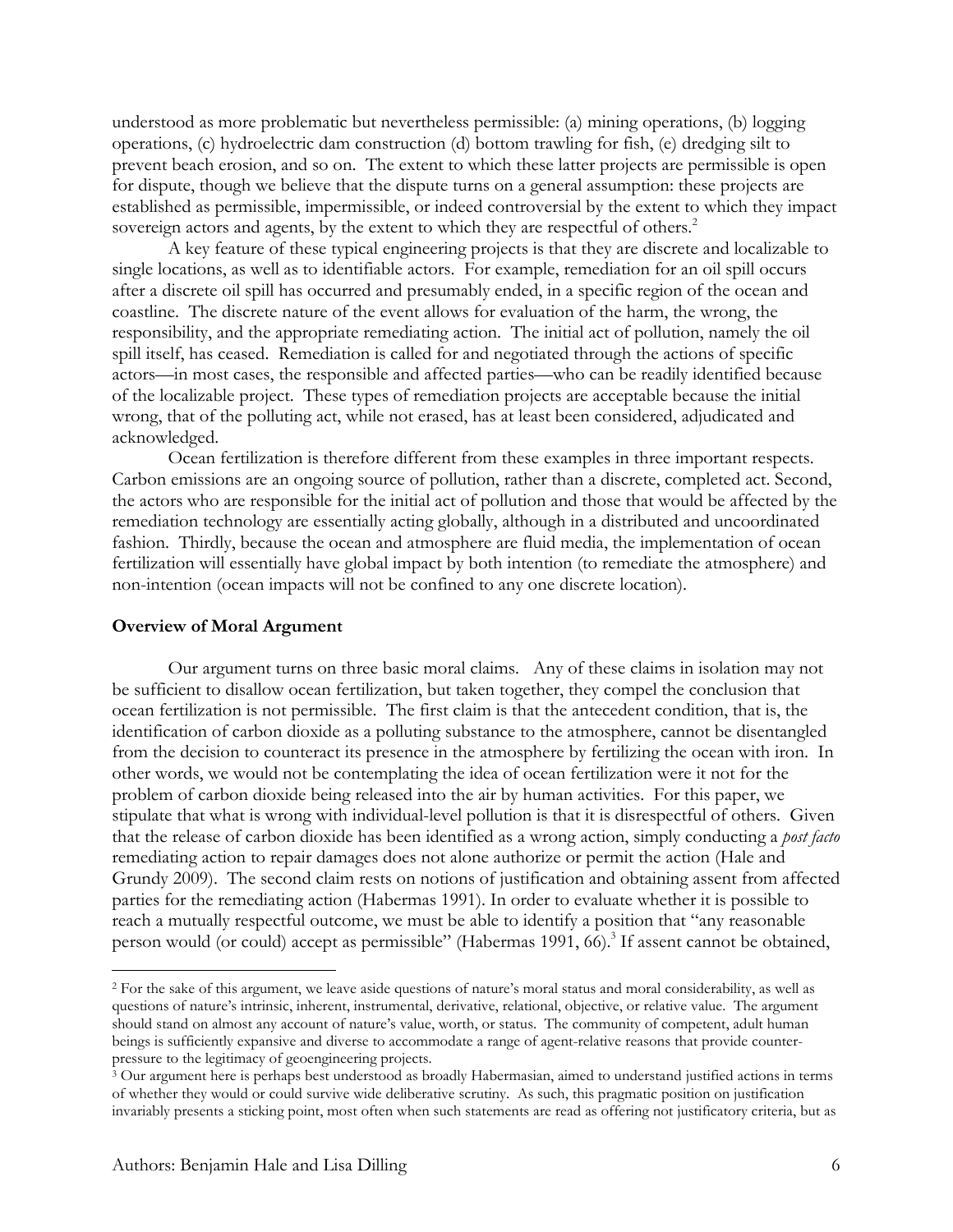the risk of wrong to parties affected is reasonable and possible. Given that the ocean is a global reservoir, connected to a global atmosphere, actions to fertilize the iron would potentially need justification from the world's population, a practical and political unfeasibility. Thus the justificatory burden cannot met. Thirdly, we suggest that the fact that ocean fertilization moves the world to a new, unknown state, rather than returning the world to its original condition before the initial polluting act makes it different than other cases of more limited remediation which seek to return the world to its original state. These three claims underpin our argument that ocean fertilization is a morally impermissible solution to counter climate change.

In the next section we will explore in detail a series of hypothetical situations that emphasize the importance of the continuing nature of the pollution, the issue of responsibility and its role in determining respectful action with regard to remediation.

### **Why Ocean Fertilization is Impermissible: Pollution, Responsibility and Respect**

Generally speaking, many of us are inclined to think that we should do what we can to mitigate the effects of pollution; and that, depending on our degree of involvement in creating that pollution, we may even be obligated to do something about that pollution.<sup>4</sup> The commonplace intuition, in other words, is that we should take great care to ensure that our natural environment is safe, but that we have a responsibility to return our environment to its safe state, by cleanup or remediation, say, if we're the party responsible for having made it unsafe. It is also true that, generally speaking, moral and legal responsibility for harms arising from pollution is attributed to actors regardless of their knowledge or their intent.

Unfortunately, ocean fertilization is not a straightforward remediation technology—aimed at returning the world to its original state—so we cannot rely on commonplace intuitions about what is permissible. It is a remediation technology that employs grand scale geoengineering in order to alter the world from one undesirable state to an unknown, but possibly more desirable, state. Our first complication, therefore, is that ocean fertilization involves questions not about returning the world to its original state, but about moving the world to yet a different state. Clearly, the objections here are troubling. Interventions in the past that introduced species or supposedly beneficial constituents to the environment have sometimes backfired, and necessitated multiple, not always curative measures geared to remedy the mistakes of prior miscalculations.

We point this out both to underscore the uncertainty and risk involved in such projects and also to observe that the nature of a "pollutant" is fluid and context dependent (Coase 1960, Sagoff 2004). In some cases the addition of solvents, bacteria, phytoplankton, or fertilizer is strictly a matter of returning the world to its original state, in which case it might not be considered a

a procedural decision-making methodology. In earlier work, Habermas and other discourse ethicists have addressed concerns over use of the "would or could" language. They have defended their position by insisting that the principle of discourse is to function as a regulative ideal governing real-life discourse, in lieu of a call to actual political consensus. For an intelligent discussion of this debate, refer to: Seyla Benhabib and Fred R. Dallmayr, eds., *The Communicative Ethics Controversy* (Boston: MIT, 1990). 4 To avoid begging the question against either pollution or ocean fertilization, we loosen the terminology and defer to

both initial polluting agent and subsequent remediating agents as 'additives'. We then turn our attention to the responsibilities associated with introducing these additives and bringing about new states of the world. We reason that any additive, when introduced to remediate the effects of some other additive, can only be viewed as a continuation of the initial act. The act of introducing the follow-up additive, the remediating additive, then can only be justified according to the extent that the affected parties would (or could), assent to such remediation. If the affected parties are engaged in the business of introducing the initial additive without this assent—as is the case with the distributed responsibilities and accumulative harms—the follow-up act of remediation can also not be justified, *unless the damage has already been done*.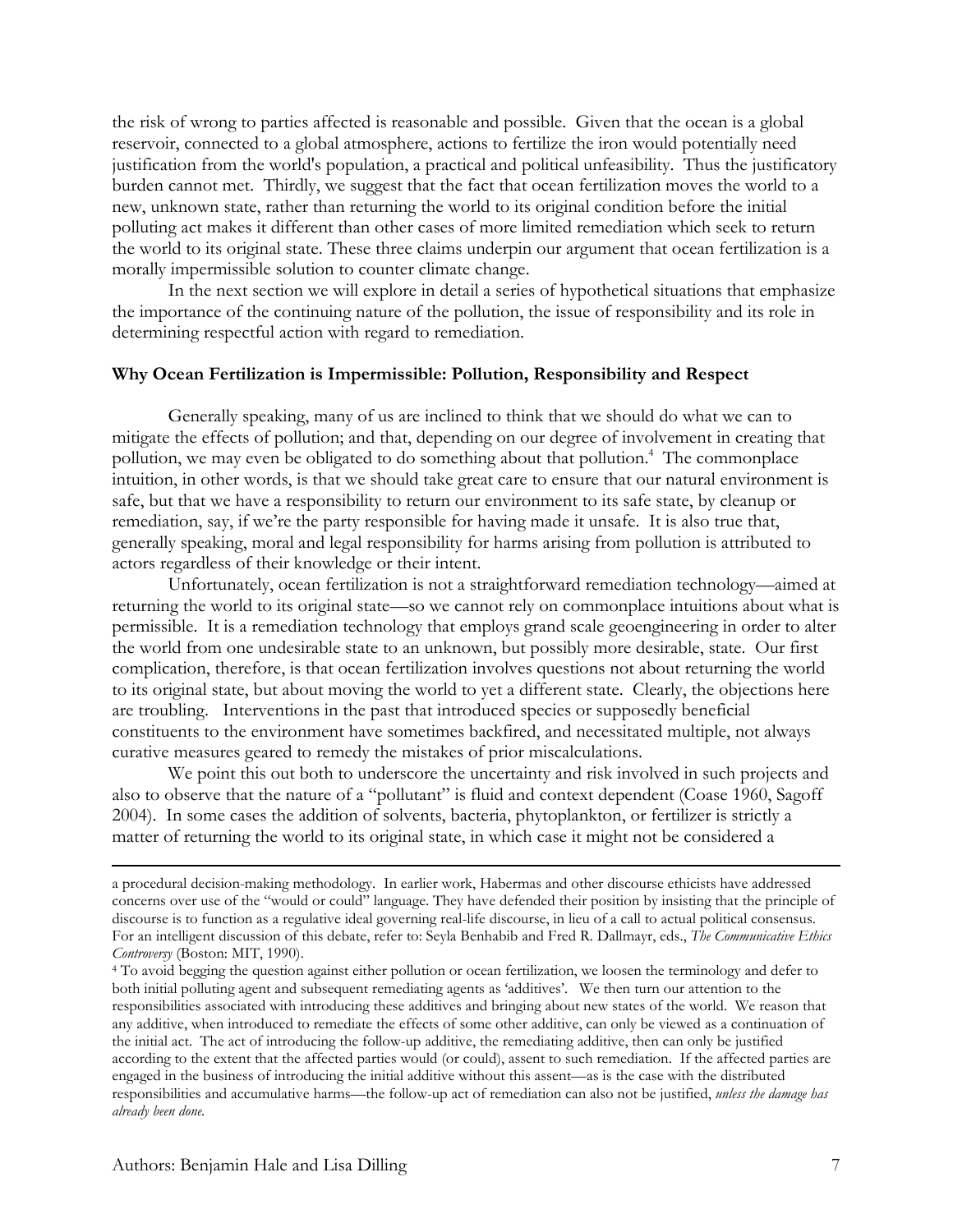pollutant; and in other cases the additive may act as a pollutant itself, altering the world to a new state. Whether any given substance should or should not be considered a pollutant depends, to a large extent, on what affected parties understand (want, hope, desire, need, expect, have reason to believe) the outcome to be. In what follows, we will simplify our examples to arrangements between two parties, though 'affected parties' need not be limited to human beings, and need not even be limited to non-human animals.

Perhaps the problem could therefore be understood in a slightly tidier way. Imagine two successive decisions with two additives and three states of the world. Assume for these cases that there is a solitary decision maker—in this case, you—and a single parcel of property. Disregard, for simplicity, questions of distributed responsibility, accumulative harms, or collective property rights.

1) Additive Ξ naturally leaches from the ground onto your property, shifting the world from State A to State B. By introducing Additive Θ, you can offset the effects of Additive Ξ, which will change the world from State B to State C.

One natural way of thinking about this problem is to suggest that the permissibility of making this change will depend largely on the difference between States B and C, accompanied by the risk of arriving at State C. We can suppose, for instance, that a high concentration of copper sulfate (or CuSO<sub>4</sub>, which is a potent, naturally occurring herbicide and fungicide) leaches into a pond near your property. You might assume that the central decision here is whether to neutralize the effects of this copper sulfate intrusion by adding lime to the pond, thereby making the pond more hospitable for plant growth. It is well known that the addition of the lime will alter the balance of the pond such that some species of plant and fish will thrive that had not done so before, and others will not thrive.<sup>5</sup> Eventually, a new equilibrium will arise with somewhat different biota than had earlier been in place. What you would be doing, in this case, is introducing an additive that functions just as a pollutant functions. From appearances, the answer to this conundrum will come with a straightforward assessment of whether State C is better than State B.

But now consider this case:

2) Some outside party, Smith, transports Additive Ξ on a small raft over your lake and subsequently dumps the additive. This causes great harm to your lake. By introducing Additive Θ, you can offset the effects of Additive Ξ, which will change the world from State B to State C.

The introduction of Smith complicates matters. It is not clear, for instance, that determining the right course of action is *strictly* a matter of evaluating outcome and risk. Depending on the nature of Smith's involvement—whether accidental, negligent, intentional, or malicious, for instance—this involvement will play an important role in the determination of the appropriate course of action. Is the solution *for you* to alter the pond a second time, say, by adding lime and changing its chemical composition? That's not clear. On one hand, it seems like it might well be the right course of action. It's your pond, after all. State C appears to be far preferable to State B. It would be better for all involved, including wildlife in the pond, if the effects of the copper sulfate were neutralized. On the other hand, it might appear that the right solution is not to shift the world

<sup>&</sup>lt;sup>5</sup> This is, in fact, a persistent question in limnology, commonly phrased as the conundrum: "Should we lime the lakes?" This particular case was inspired by the remediation of acid mine drainage at the Summitville Mine in Summitville, Colorado. See: Geoffrey S. Plumlee and Pat Edelmann, "The Summitville Mine and Its Downstream Effects," ed. U.S. Geological Survey (Denver: 1995).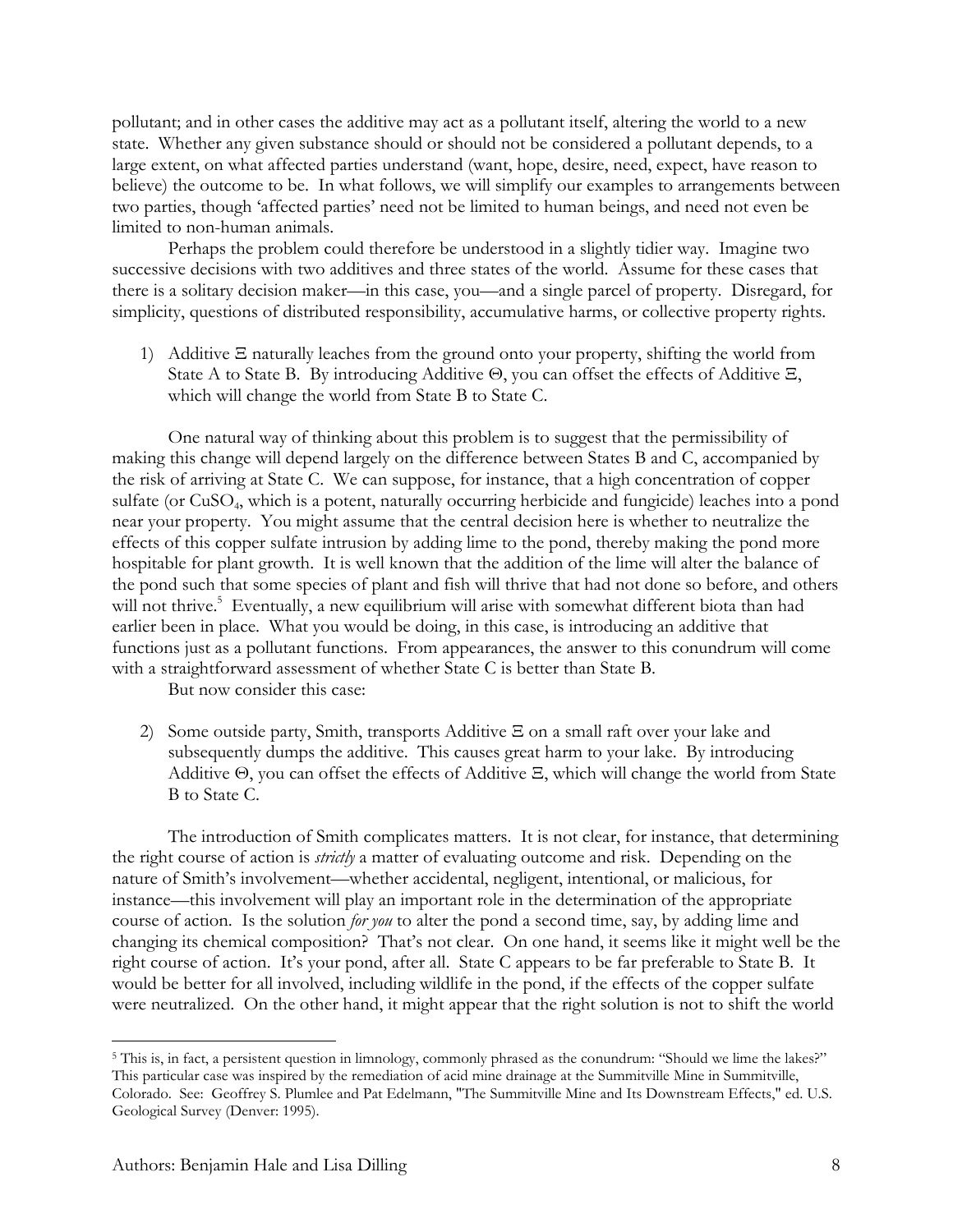from B to C, but to seek some reconciliation with Smith, since he is the party responsible for destroying your pond. Maybe you seek restitution, or admission of wrongdoing, or even just an apology—but the point is that there's something more going on here.

One might assume that this case introduces no new problem: the pond is still poisoned, which remains a problem *for you* that you must address. It matters not how the pond came to be in that state. The question of Smith's responsibility can be kept separate from the question of what you should do. That central question, of course, is still whether shifting to State C is the right course of action. And so, we might naturally assume that this can be determined by the extent to which adding fertilizer is a safe and desirable option. The other question, however, regards who should be responsible for engineering that shift. These seem to be related but separable considerations, though a somewhat deeper look reveals just how intercalated these two questions are.

We maintain that the question of whether remediation is warranted is a question regarding *Smith* and his actions, not strictly regarding you and your actions, even though it is you who has been wronged. The question of which course of action to pursue, however, is a question for *you,* not for Smith, though it is Smith who has done the wronging. To seek an answer to the question of whether *you* should alter the world from B to C, is to treat the prior question of Smith's pollution as though it doesn't matter. This would be analogous to conducting ocean fertilization remediation technology without consideration of the initial situation that warranted the remediation, namely the fact that carbon dioxide is being released into the air by distributed, global actors. Philosophy's rich history with trolley problems and intuition pumps underlines, among other things, the importance of responsibility from all parties in the determination of permissibility of further action (Foot 1978, Kamm 1989, Quinn 1989, Thomson 1986, Thomson 1986). It also underscores the extent to which the moral relevance of principled and reason-driven actions does not hinge on the intentions or the motivations of the actor, so much as on the particular circumstances that characterize the unique dimensions of the problem (including its genesis). To understand the full extent of this, it may help to be more explicit.

We think that cases in which remediation is permitted are distinguished by the discreteness and completeness of the original initiating act, and not by virtue of any epistemic commitments or the motivational orientation of the offending party. So, even though it appears on cursory examination that accidental or negligent cases of pollution are cases in which follow-up remediation is permitted by virtue of their similarity to naturally occurring states of the world, this is not so. What makes these cases distinct is the involvement of the offending party in bringing about the undesirable state of the world B and the extent to which that state of the world is acceptable to the parties that have been affected.

Our view, therefore, turns on the permissibility of actions regarding State C and the observation that they cannot be adequately ascertained in ignorance of actions that have coalesced to bring about State B. We think there is good reason to characterize the two actions as one, at least when seeking ethical guidance.

Suppose now that Smith's sullying of your property is the result not of a single careless decision to transport copper sulfate over your pond, but the accumulation of an ongoing progression of careless decisions, each of which is the result of Smith's lack of concern for others. What is the proper course of action here?

It seems to us that the proper course of action is to seek immediate cessation and redress from Smith for having shifted from the world from A to B. It would be wrong, or at least premature, to even entertain the possibility of fertilizing the pond to bring about State C, particularly if there could be no guarantees from Smith that he would halt transport across your pond. In other words, the salient question is not, in fact, whether C is preferable to B, but whether and how we got to B in the first place, as well as *why Smith continues with his foolhardy transportation scheme*. The reason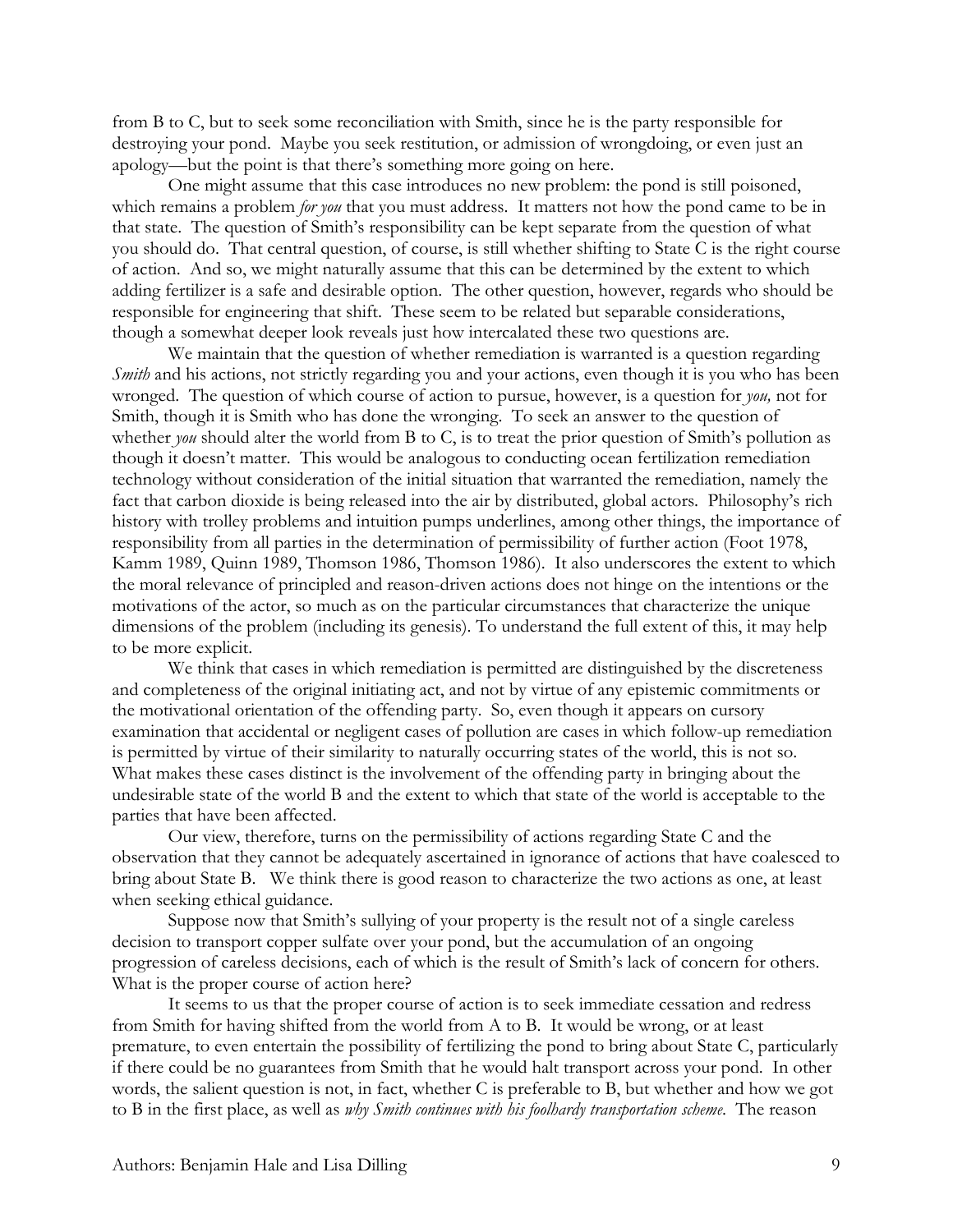for this, presumably, is both that the transition from State A to State B is continuous, not instantaneous; and that Smith is the one who is responsible for having brought about an undesirable state of the world in the first place. To ask when and whether it is permissible to shift from State B to State C is not only premature, but it buries somewhat more critical questions about *how* the world shifted from A to B and who bears responsibility. This is importantly distinct from a case in which, say, there were some continuing, but natural, additive responsible for altering the world from A to B.

None of this is to say that, under *some* circumstances, one would not want also to pursue the course of action that shifts the pond from State B to State C; but only that when the responsibility of an offending agent enters the picture, this responsibility can often militate away from a clear answer about the permissibility of taking further action. This is particularly true if the shift from B to C is inseparable from the shift from A to B.

To grasp the role of an actor's responsibility in the determination of the permissibility of further action, imagine a reverse scenario:

3) *You* accidentally dump Additive Ξ on Brown's property. By introducing Additive Θ, you can offset the effects of Additive Ξ, which will change the world from State B to State C.

In this case, you are the party responsible for dumping the herbicide in Brown's pond. This would appear to change dramatically the permissibility of the action of shifting the world to State C. You cannot sneak onto Brown's property and add fertilizer to his pond. You would be wrong to do so, and you would be wrong to do so specifically because you would be wronging Brown. You would be wrong to do this without first approaching Brown and asking him what sort of future he imagines for his pond. Nor can you sneak onto Brown's property and return, through some advanced remediation technology, Brown's pond back to State A.

Expansion of the principle here demonstrates just how complicated this can get. If the pond belongs to Brown and Green, then both Brown and Green must meet to discuss the proposed shift from B to C. So too if the pond belongs to Brown, Green, and White; or to Brown, Green, White, and Black. As the community of affected parties grows in number, the number of possible objections and unconsidered views grows in number as well. What of Brown's profit? What of Green's research? What of White's political commitments? And so on down the line. Plainly, some of these considerations can be soundly discarded, but only again after butting up against the legitimate claims of others. Perhaps Brown's profit is taken at the harm of Black, in which case, Brown's harm to Black invalidates Brown's claim to profit.

Far from a simple restriction demanding that the consent of all parties be obtained before proceeding further, what this demonstrates is that affected parties, by virtue of having been wronged, are now in a position to determine whether the cleanup project should go forward at all. *They are not*, however, *in a position to go forward* with this decision, unless they consider the actions that have led up to State B in the first place, which will involve inquiry into the nature of the precipitating events: was State B natural, accidental, negligent, preventable, intentional, and so on? The affected parties *may*¸of course, administer fertilizer to return the property back to its original state; but only on the condition that they are not complicit in the continued sullying of the lake such that addition of the fertilizer becomes a mere interim step in the bringing about of C. If they are, then their movement from State B to State C can only be evaluated properly as a movement from State A directly to State C.

We have assumed, then, that it is not permissible to shift the world from A to B. Other considerations notwithstanding, we have assumed that in most cases, where primary jurisdiction remains in control of the actor, it is permissible and sometimes required, to return the world back to State A. There are complicating factors here, including the extent to which other parties will be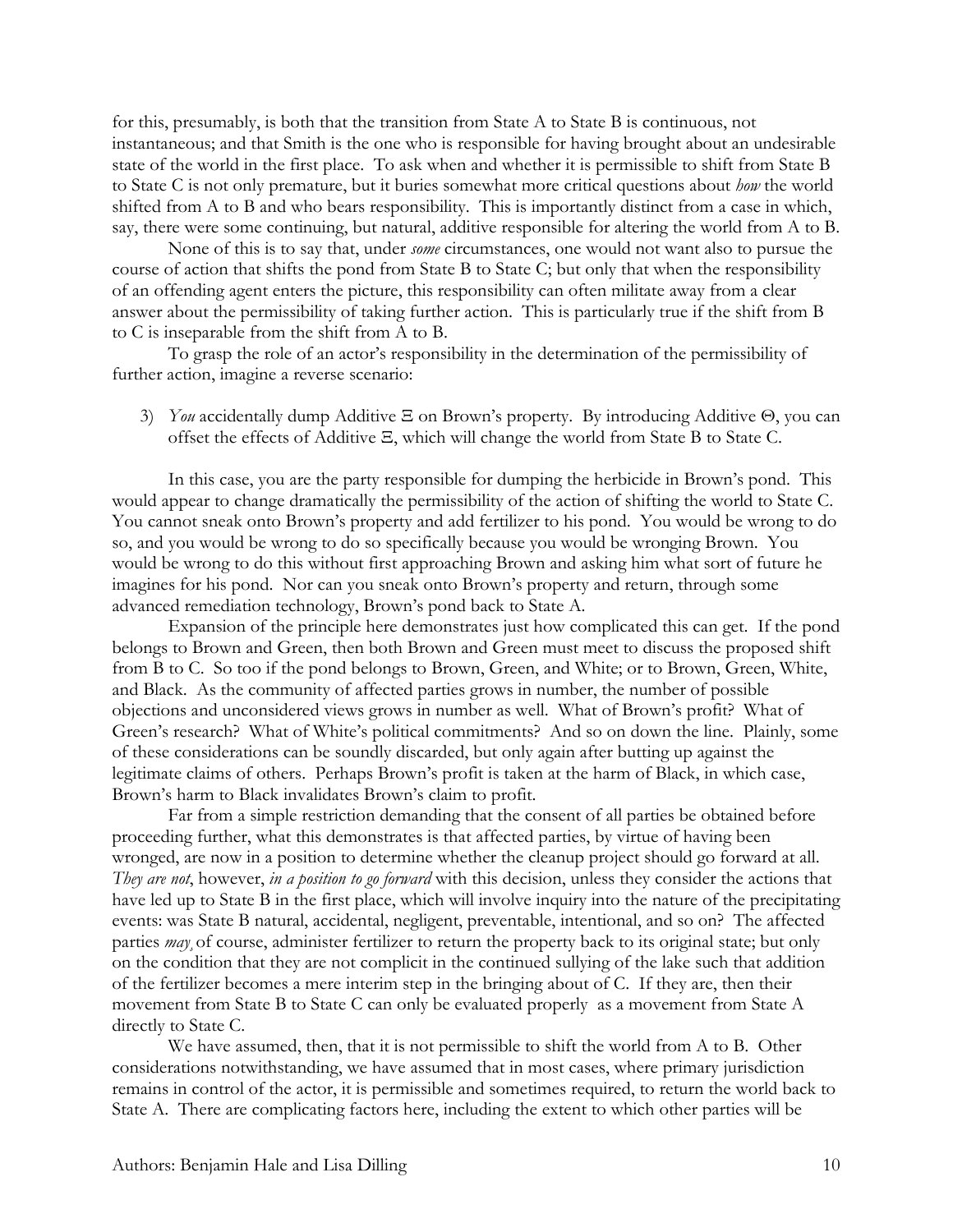affected and could assent to such a move, but so far as remediation is concerned, it appears permissible to move in an A-ward direction. Our question has been whether it is permissible to shift the world from state B to state C, given that B materializes as a result of some prior but continuing action. The cumulative effect of these examples is that in the case of ocean fertilization it is not permissible to shift the world from A to B without taking into consideration the concerns of those affected; inasmuch as this is so, it is inconsistent for those affected to consider shifting from B to C if some or all of them still maintain control over the shift from A to B.

Just as it is morally impermissible to dump copper sulfate into Brown's pond, it is equally morally impermissible to dump *lime* into his pond *even if it is you who has created a mess with copper sulfate*. On that, most will agree. Because the objective of ocean fertilization is the reversal of anthropogenic climate change, it cannot be understood independently of the root causes of anthropogenic climate change, and its justification cannot be understood without assessing the perspectives and claims of all affected parties.

Our view turns on the extent to which a community of affected parties does or could assent to reasons offered for engaging in such a drastic action. It is plain, for instance, that some parties will be beneficiaries of global climate change, in perhaps a variety of unimaginable ways, not all of which involve straightforward benefits. Some of which, in other words, may involve the fulfillment of agent-relative commitments. Equivalently, some parties may lose a great deal in a global shift brought about by geoengineering, some of which may involve the frustration of agent-relative commitments.

The point being, more than most engineering projects, ocean fertilization is a project that will literally affect *everyone*: every human, every non-human animal, every plant. It cannot be understood independently of this. Insofar as it is a project that will affect everyone, Jamieson's first three criteria take a back seat to his fourth criterion. Moreover, our concern here is not the same as his. We are not concerned with how the decision will be made, nor who would have political jurisdiction, but how a decision of this nature could possibly be justified. This fourth criterion, we believe, must be fleshed out in terms that are sensitive to the interests and expansive moral considerations of all affected parties. Anything else is impermissible.

## **Concerns and Criticisms**

One might object that if ocean fertilization is impermissible, then so too are other projects of chemical or biological remediation. We do not believe this to be the case, and we think the framework that we have spelled out offers a reason why. First, many cases of remediation occur in areas over which there is clear moral and political jurisdiction. On private property, remediation technologies are of little concern, precisely because the affected parties are limited to small groups of property holders. Whatever one makes of the institution of private property, it does serve the purpose of neatly restricting the circle of affected parties and legitimate claim raisers. As noted, however, our terminology of "affected parties" is not limited to human beings or property owners, and should apply also to animal and plant life; as well as, arguably, future generations and the whole system. Obviously, we argue neither for wide property rights nor for wide moral considerability here. Instead, we think that the argument stands even if we limit the sphere of consideration to currently existing persons.

As the scope of a project grows, and the magnitude of affected parties increases, so too does the likelihood that the project is unjustifiable. Since justifiability is, on this view, a radically procedural notion, the moral permissibility of an act hangs on whether it can be assented to by affected parties. Unfortunately, as the scope of the project grows, so too does the likelihood that the project will be costly, complicated, uncertain, risky, and controversial. Generally, technical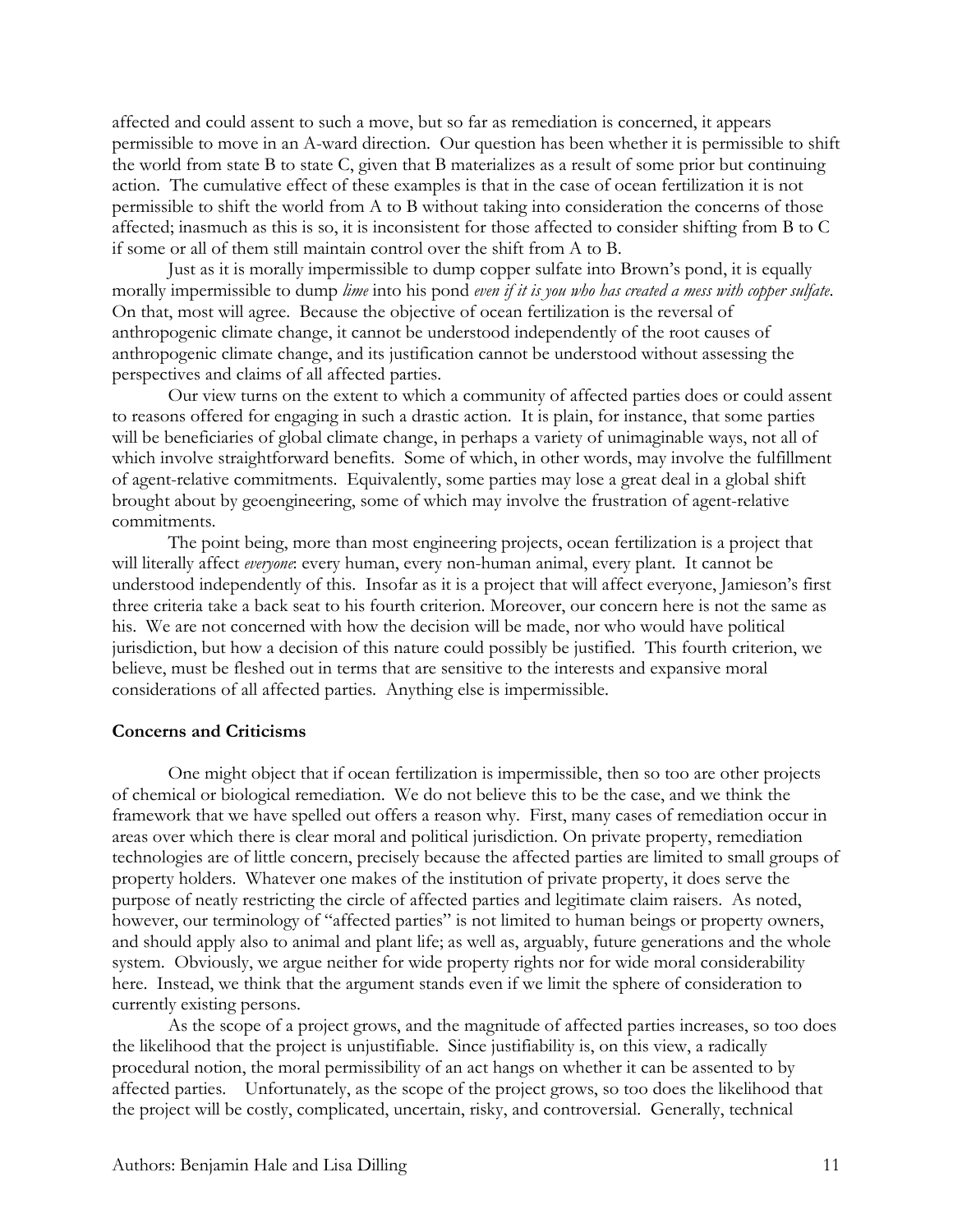complications go hand in hand with the expansion of moral scope. This has the effect of masking these much more serious moral considerations about the extent to which the rights and concerns of affected parties play a role in the determination of the permissibility or the impermissibility of an act.

Second, what we have aimed to show is that no act of remediation can be understood independently of the acts that necessitate remediation in the first place. If the remediation is oriented around an ongoing anthropogenic cause, and that cause continues to be generative of the problem that is necessitating the remediation, then it requires extra justificatory work to demonstrate its permissibility. This is so not because it amounts to "treating the symptoms" of the problem instead of the root cause, though this may be a concern as well. This is so not because it initiates a so-called "moral hazard" in which individuals do not need to bear the risks associated with their actions.<sup>6</sup> But rather, it is so because the act of remediation is tied tightly to the same principle that enabled action in the first instance, and insofar as this act is impermissible, so too are subsequent acts that piggyback upon it.

This claim that the moral permissibility of ocean fertilization cannot be adequately assessed independently of the actions that have necessitated it, we note, may seem *prima facie* implausible, as it seems to make dubious metaphysical suppositions. But we should stress again that this is not a metaphysical position. Rather, the general idea is that the *permissibility* of an action is best established by appeal to and analysis of its most suitable description. Our position on the most suitable description of the *action* (as one encompassing not just the singular act itself, but also the reasons that an agent has for undertaking the act) is supported by many branches of ethical theory, but most notably, variants of Kantianism and Aristotelianism.7 In the case of ocean fertilization, this bears on the determination of the permissibility of the act. It would be easy to describe the act of ocean fertilization simply, as the intentional addition of iron particles into the ocean, perhaps with the primary objective of generating phytoplankton growth. But it is our contention—which we do not find unreasonable—that this is an inadequate description of the action. Instead, ocean fertilization is a *response* to concerns over anthropogenic climate change stemming from distributed and uncoordinated carbon emissions into the atmosphere. Since this is the central motivating concern for ocean fertilization, we contend that the act is best evaluated with this in mind. In the same way that a murder committed in response to a threat on one's life cannot be understood adequately independently of this threat *to* one's life, so too can ocean fertilization not be adequately understood independently of distributed carbon emissions.

Finally we consider how broadly our conclusions might apply to geoengineering in general. That is, if our account that the antecedent actions that have given rise to consideration of ocean fertilization is correct, then this would appear to apply to all forms of geoengineering. First, we make the observation that not all responses to climate change are responses of the same sort. We only analyze here the case of ocean fertilization, but emphasize that all three claims made in the paper are necessary to find that ocean fertilization as a form of geoengineering is impermissible. If

 <sup>6</sup> One coauthor has argued elsewhere that there is nothing inherently moral about the moral hazard. The only reasonable interpretation of the 'moral hazard' is that it specifies a circumstance in which an independently-established moral wrong is induced as insured parties change their exposure to risk. See: Benjamin Hale, "What's So Moral About<br>the Moral Hazard?," Public Affairs Quarterly 23, no. 1 (2009).

<sup>&</sup>lt;sup>7</sup> Christine Korsgaard has a nice discussion of this in her book on self-constitution. She distinguishes between an act and the "description of an action," which describes not just the act, but also the reason for the act. Korsgaard observes that both Kant and Aristotle, as well as, presumably, those in their philosophical lineage, "think that the objects of choice are actions, acts done for the sake of ends. Both of them think that actions in this sense are the bearers of moral value, and that moral value, that is, dutifulness or nobility, is a property internal to actions—a formal property embodied in the principles that describe them." Christine M. Korsgaard, *Self-Constitution: Agency, Identity, and Integrity* (New York: Oxford University Press, 2009), 8-26.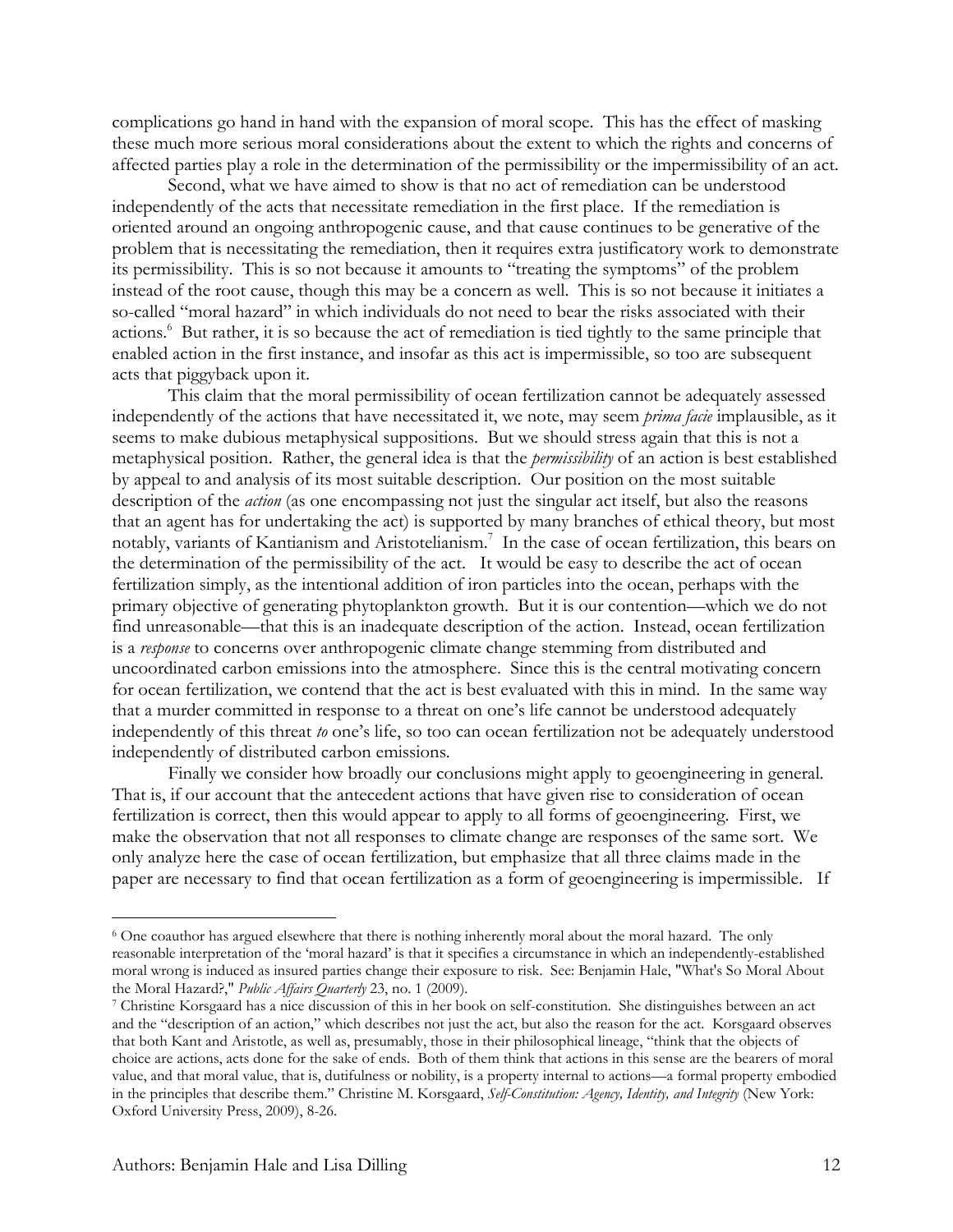a geoengineering solution only meets two of the three tests, as we might say for air capture, for example<sup>8</sup>, it would not be considered impermissible.

# **Conclusion**

If we could devise some democratic and rights-respectful way of regulating human activities to prevent catastrophic outcomes, then this should take priority over other options. Our reason for saying so is that human activities, even when the outcome of a decentralized and largely anarchic system of control, are within our coordinative power, we should do what we can to restrain ourselves from creating these problems in the first place. If we seek to understand remediation technologies independently of the circumstances that have given rise to their possible implementation, we employ a troubling presupposition: that the ultimate moral evaluation of our actions is not dependent upon the reasons that inform our actions, but unilaterally determined by the extent to which we are able to weasel out of their consequences.

We can see that while there are many reasons to reject ocean fertilization as a strategy, ultimately the strongest position comes from evaluating the idea from the perspective that it violates well-founded ethical principles or considerations (Jamieson's fourth condition). In particular, ocean fertilization threatens moral trespass, which fundamentally underlies our rejection of any act of pollution (Sagoff 2004). Beyond the straightforward harms view of pollution, we see pollution as identifying a *wrong*. Because ocean fertilization is conducted as a means of sidestepping the original and ongoing act of pollution (carbon emissions), it essentially becomes one step in the original act.

Moreover, ocean fertilization is best understood as unjustified because it cannot easily pass strict tests of justification. Beyond simple practical objections to the feasibility of orchestrating and obtaining assent from affected parties, we can easily imagine a situation where it fails justificatory scrutiny; where it is rejected by affected parties on grounds that can withstand repeated appeals to the interests and needs of many. Finally, ocean fertilization would move the world to a new state with unknown, fluid, and potentially global repercussions. We therefore find that ocean fertilization is an ethically impermissible solution to climate change.

 <sup>8</sup> While air capture can be seen as problematic for criteria 1 and 2, i.e. that of being inextricably linked to the original polluting act, and failing to obtain assent from all affected parties, it does not move the ocean, a fluid, global medium, to a third, unknown state. Geoengineering solutions which are more localized and seek to return the world to its original state may meet the test of being permissible types of engineering projects as discussed earlier. For more on this argument please see Benjamin Hale, "Getting the Bad Out: Remediation Technologies and Respect for Others," in *The Environment: Topics in Contemporary Philosophy, Vol. 9*, ed. J.K. Cambell, M. O'Rourke, and M. Slater (Cambridge, MA: MIT Press, 2011)..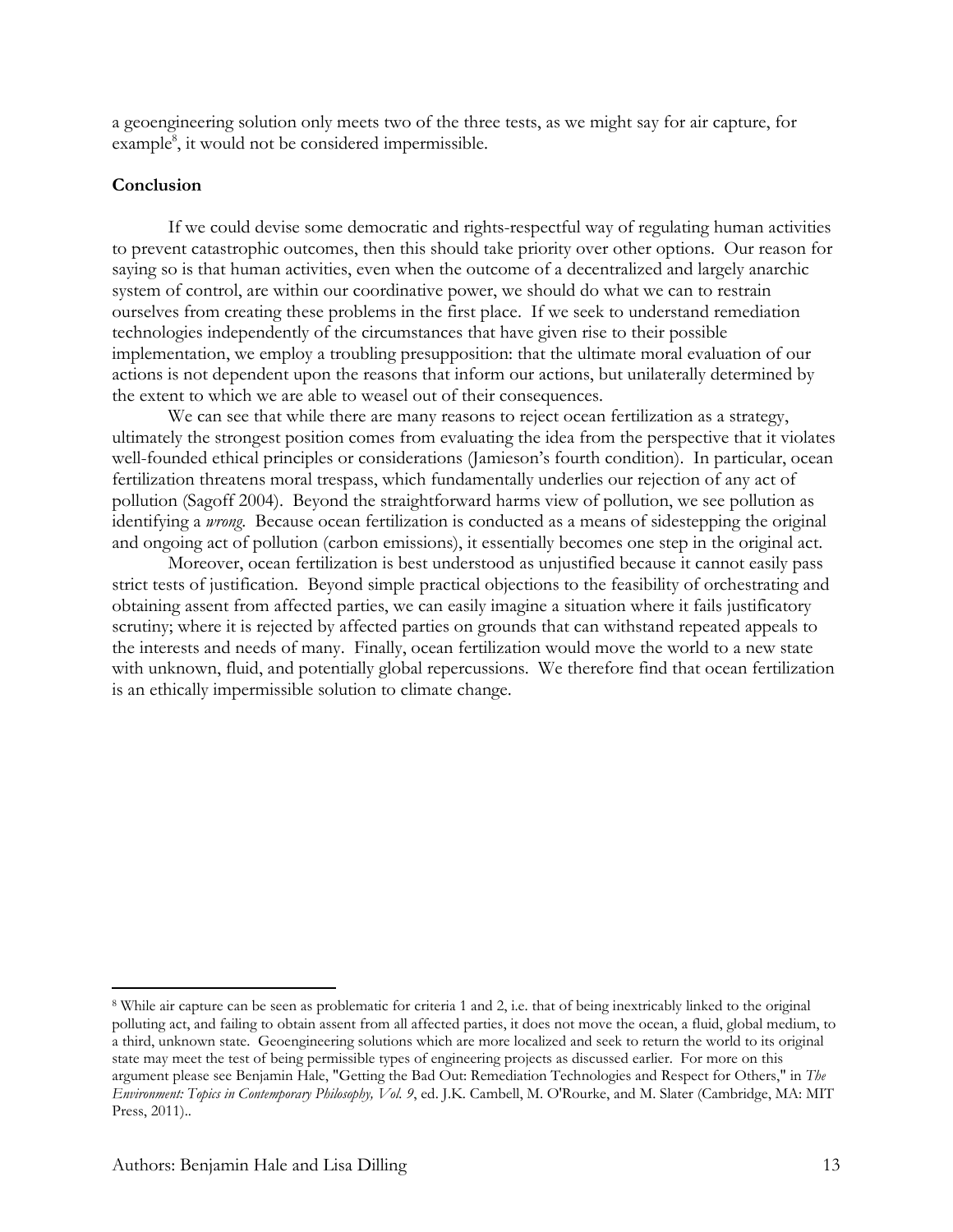# **References:**

AWI. "Lohafex Provides New Insights on Plankton Ecology--Only Small Amounts of Atmospheric Carbon Fixed." edited by Alfred-Wegener Institute fur Polar and Meeresforschung, March 23 2009. Webpage:

[http://www.awi.de/en/news/press\\_releases/detail/item/lohafex\\_provides\\_new\\_insights\\_o](http://www.awi.de/en/news/press_releases/detail/item/lohafex_provides_new_insights_on_plankton_ecology_only_small_amounts_of_atmospheric_carbon_dioxide/?cHash=1eb5f2e233) [n\\_plankton\\_ecology\\_only\\_small\\_amounts\\_of\\_atmospheric\\_carbon\\_dioxide/?cHash=1eb5f](http://www.awi.de/en/news/press_releases/detail/item/lohafex_provides_new_insights_on_plankton_ecology_only_small_amounts_of_atmospheric_carbon_dioxide/?cHash=1eb5f2e233) [2e233.](http://www.awi.de/en/news/press_releases/detail/item/lohafex_provides_new_insights_on_plankton_ecology_only_small_amounts_of_atmospheric_carbon_dioxide/?cHash=1eb5f2e233) (accessed June 15, 2009).

Benhabib, Seyla, and Fred R. Dallmayr, eds. *The Communicative Ethics Controversy*. Boston: MIT, 1990.

- BMU. "Federal Environment Ministry Regrets Approval by Federal Research Ministry of Iron Enrichment Experiment." edited by German Federal Ministry for the Environment, Nature Conservation and Nuclear Safety. Berlin: Bundesministerium für Umwelt, Naturschutz und Reaktorsicherheit 09, 025 2009. Webpage: [http://www.bmu.de/english/current\\_press\\_releases/pm/print/42985.php.](http://www.bmu.de/english/current_press_releases/pm/print/42985.php) (accessed June 11, 2009).
- Boyd, Philip W., T. Jickells, C.S. Law, S. Blain, E.A. Boyle, Ken O. Buessler, and et al. "Mesoscale Iron Enrichment Experiments 1993-2005: Synthesis and Future Directions." *Science* 315, no. 2 February (2007): 612-17.
- Buessler, Ken O., Scott C. Doney, David M. Karl, Philip W. Boyd, and et. al. "Ocean Iron Fertilization-- Moving Forward in a Sea of Uncertainty." *Science* 319, no. 11 January (2008): 162.
- Caldeira, K, and ME Wickett. "Ocean Model Predictions of Chemistry Changes from Carbon Dioxide Emissions to the Atmosphere and Ocean." *Journal of Geophysical Research Oceans* 110  $(2005).$
- Chisholm, SW, Falkowski, PG, Cullen JJ. "Dis-Crediting Ocean Fertilization." *Science* 294, no. 12 October (2001): 309-10.
- Chisholm, SW, and FM Morel. "What Controls Phytoplankton Production in Nutrient-Rich Areas of the Open Sea?" *Limnology and Oceanography* 36, no. 8 (1991): Preface of special issue.
- Coase, Ronald. "The Problem of Social Cost." *Journal of Law and Economics* 3, no. October (1960): 1- 44.
- Djoghlaf, Ahmed. "Statement by Ahmed Djoghlaf, Executive Secretary." Paper presented at the Meeting of Steering Committee Global Form on Oceans, Coasts, and Islands, Washington DC, USA 2009. Webpage: [http://www.cbd.int/doc/speech/2009/sp-2009-02-05-gf-en.pdf.](http://www.cbd.int/doc/speech/2009/sp-2009-02-05-gf-en.pdf) (accessed June 11, 2009).
- Foot, Philippa. "The Problem of Abortion and the Doctrine of Double Effect." In *Virtues and Vices*. Oxford: Basil Blackwell, 1978.
- Foster, KR, P Vecchia, and MH Repacholi. "Science and the Precautionary Principle." *Science* 288, no. 5468 (2000): 979-81.
- Habermas, Jürgen. "Discourse Ethics." In *Moral Consciousness and Communicative Action*. Cambridge: MIT Press, 1991.
- Hale, Benjamin. "Getting the Bad Out: Remediation Technologies and Respect for Others." In *The Environment: Topics in Contemporary Philosophy, Vol. 9*, edited by J.K. Cambell, M. O'Rourke and M. Slater. Cambridge, MA: MIT Press, 2011.

———. "What's So Moral About the Moral Hazard?" *Public Affairs Quarterly* 23, no. 1 (2009): 1-26.

- Hale, Benjamin, and William Grundy. "Remediation and Respect: Do Remediation Technologies Alter Our Responsibilities?" *Environmental Values* 18, no. 4 (2009).
- IMO. "Large-Scale Fertilization Operations Not Currently Justified, Say Parties to International Treaties." edited by International Maritime Organization. London, 16 November, 2007.